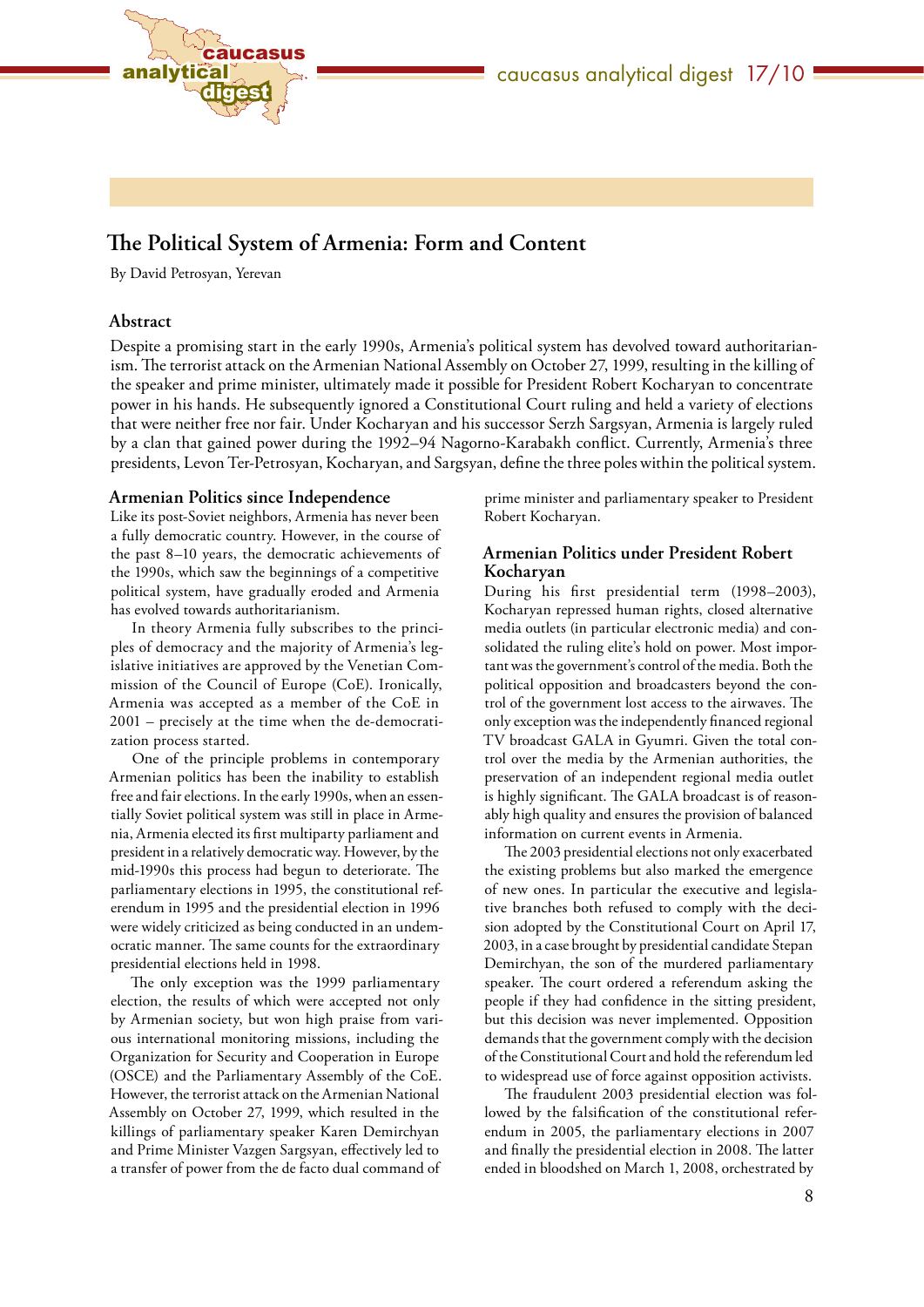

the central authorities in Yerevan, as a result of which ten people died, according to official sources. The casualties were mostly civilians. While monitors such as the OSCE's Office for Democratic Institutions and Human Rights (ODIHR) and the CoE's Parliamentary Assembly have criticized all elections since 1998, they have nevertheless recognized them.

#### **Armenian Clan Politics**

In reality, Armenia's political system is based on a small group of clans and oligarchs, giving the country a corrupted form of government similar to the regimes found in Latin American after the Second World War. The core components of the oligarchic system are based within the defense, interior and national security ministries, through which huge financial sums were channeled largely unchecked during the Nagorno-Karabakh conflict in 1992–1994. Although the government claims to support the free market, key posts in the political system are distributed among a clan that has its roots in Nagorno-Karabakh, a territory which in Soviet times belonged to Azerbaijan and whose independence from Azerbaijan is not internationally recognized. While strictly speaking the majority of the members of this clan are not from Nagorno-Karabakh, they are forced to play according to the rules set by the heads of the clan, to which the second and third president of Armenia, Kocharyan (1998–2008) and Serzh Sargsyan (since 2008), belonged. Sargsyan is a perfect example of this system since he is a native of Nagorno-Karabakh, who held positions as the Defense, Interior, National Security ministers and served as secretary of the National Security Council before acceding to the presidency.

Although the constitution of 2005 no longer allows the president to dismiss the prime minister at his discretion, the presidential post remains the key position in Armenia. Thus, real political power in Armenia remains concentrated in the hands of three key political figures: the acting president, Sargsyan, and the two former presidents –Kocharyan and Levon Ter-Petrosyan (1991–98). In a sense this situation satisfies all three individuals, because it gives each of them the possibility to return to the presidency or remain in office. However, this system does not allow for the rise of new political figures, from either the governing coalition or the opposition. The cleansing of the political arena by Kocharyan and Sargsyan has essentially blocked the emergence of new political players who could rival the three presidents. Thus the paradigm of the domestic political process in Armenia has not changed over the past two years and

all factions, to one degree or another, are close to one of these three political poles.

# **The Three Main Players in Armenian Politics**

After two years as president, **Serzh Sargsyan** has not managed to consolidate his power. This failure can be attributed to his low level of public support, the lack of influential supporters among his backers, and former President Kocharyan's continuing control over several key political figures. Because he lacks full control of the governing system, Sargsyan cannot limit the influence of the former presidents. Furthermore, Sargsyan must repay too many political debts to his supporters, including some among the criminal community, thereby preventing him from establishing greater personal control over the political system and damaging his public support.

Unlike his predecessor, Sargsyan is the head of the ruling party, the Republican Party of Armenia (RPA), which holds the majority in the parliament and, unlike other ruling parties in other countries of the former Soviet space, supports an ideological platform based on ethnic nationalism. However, the Republican Party has in practice become a trade union of bureaucrats from various backgrounds and the current members of the party seem not to care very much about the party's ideological orientation. It is significant to note that none of the founding fathers of the Republican Party remain in power.

**Robert Kocharyan** has maintained his influence in the government through a coalition that includes Deputy Prime Minister Armen Gevorgyan and his allies in powerful positions; the Prosperous Armenia party (*Bargavach Ayastan*) with its leader Gagik Tsarukyan; some factions from the *Dashnaktsutyun* party, i.e. the Armenian Revolutionary Federation (ARF), which has traditionally been one of the staunchest supporters of Armenian nationalism, as well as some top-level politicians, such as Parliamentary Speaker Hovik Abrahamyan. However, Kocharyan's influence is limited by the possibility that the incumbent president may stop working with him and the risk that Ter-Petrosyan will come to power. Furthermore, Kocharyan faces the problem of limited foreign and domestic public support as a result of the events of March 1, 2008. Overall, Kocharyan's influence in the system has been declining.

Recent rallies and demonstrations organized by the extra-parliamentary opposition, the Armenian National Congress (ANC), and other actions involving **Levon Ter-Petrosyan** illustrate that public support for the first presi-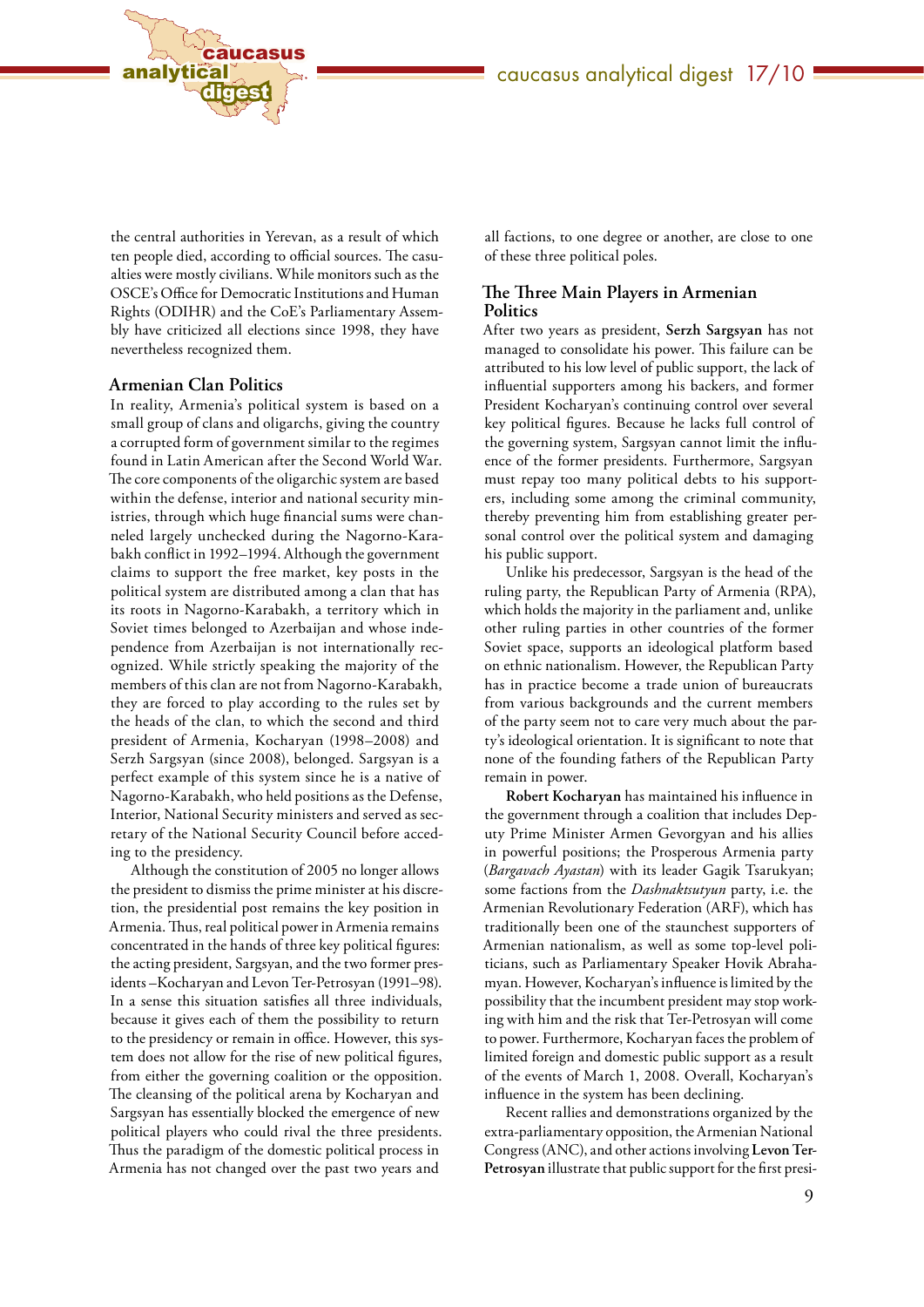

dent has grown. The rapidly deteriorating socioeconomic situation in Armenia has contributed to the strengthening of his position. In particular, Ter-Petrosyan has had a number of recent successes. First was the declaration by the International Federation of Human Rights (FIDH) that there are 14 political prisoners in Armenia and the appearance of the experts from the FIDH at rallies organized by the opposition. Additionally, the Committee for the Prevention of Torture (CPT) under its CoE mandate urged the Armenian authorities to hold a public enquiry into the events of March 1, 2008. Once the study was complete, the Committee questioned the authenticity of the authorities' investigation of these events. The CoE Monitoring Committee will examine the timetable for the reforms proposed by the authorities through the temporary parliamentary commission to study the events of March 1, 2008. In taking this action, the CoE Monitoring Committee accepted not only the authorities' proposals, but also those of the opposition.

# **Main Political Parties**

In addition to Armenia's main ruling party, the Republican Party, which was examined above, there are two additional parties in the three-party coalition government.

The **Rule of Law** party is a centrist political party led by Artur Baghdasaryan. Following the 2008 presidential election, Baghdasaryan was required to recognize the victory of Sargsyan and vow that he would not seek the presidency in future elections. The presidential administration also requested the same from the current speaker Abrahamyan.

Furthermore, in March 2008 two key members of the government, Gurgen Sargsyan from the ministry of transport and communications and Mher Shahgeldyan from the Ministry of Emergency Situations, left the Rule of Law party. Their posts were immediately filled by Sargsyan's allies. The new ministers appointed were the former head of the State Real Estate Committee and adviser to the Committee's president Manuk Vardanyan, and the former first deputy chief, Police Major-General Armen Yeritsyan, both of whom then became members of the Rule of Law party within hours. As Vardanyan and Yeritsyan are at best only nominally members of the Rule of Law party, the government, which previously consisted of representatives from three parties, defacto transformed into a two-party coalition (Republican Party and Prosperous Armenia).

The **Prosperous Armenia** party is a political project founded by former President Kocharyan and led by the oligarch Gagik Tsarukyan, who is a key business

partner of Kocharyan. Currently Prosperous Armenia is a de-ideologized organization trying to present itself as a kind of opposition force to the government. However, the party structure could be split at any time by the party president, and most of its supporters could be incorporated into a reformed ruling party. The Armenian authorities have extensive experience in these kinds of "transformations."

The main challenge to the ruling parties over the last ten years came from the **Armenian Revolutionary Federation –** *Dashnaktsutyun* **(ARF)**, which is an established political player, used to cooperating with the governing coalition. However, in April 2009 the ARF left the ruling coalition and was sent into "opposition" because of its disagreement over the policies of president Sargsyan on the normalization of Armenian-Turkish relations. However, the party representatives maintained the chairmanships of two key parliamentary committees (defense and security, and foreign affairs) due to their expertise in this field. The party exerts influence through its own TV station "Country," which broadcasts on the UHF frequency and is not subject to pressure from the authorities. Also, unlike the ANC, it is not restricted by the authorities when organizing public events (rallies, marches, meetings, etc). Members of the ARF also have unlimited access to government-controlled TV in contrast to the leaders of the Armenian National Congress or the Heritage Party (discussed below).

The ARF's political ideology is conservative-nationalistic and may be characterized by the following points:

- The party fully recognizes the legitimacy of the current administration of Serzh Sargsyan and does not demand early national elections.
- It does not recognize the existence of political prisoners in Armenia, claiming that all such individuals were sentenced correctly and that no political considerations were involved.
- It maintains that the events of March 1, 2008, have already been sufficiently investigated by the authorities, and rejects all claims to the contrary.
- Finally, it does not support the policy of the authorities in important political issues, such as the normalization of Armenian-Turkish relations within the framework of the October 10, 2009 protocols signed in Zurich.

While Sargsyan's government tolerates the ARF and does not actively repress it, it heavily criticizes the **Heritage** party (*Zharangutyun*). The Heritage party can be considered the "real" parliamentary opposition and is led by Raffi Hovannisyan, a former US citizen who previously served as the Minister of Foreign Affairs in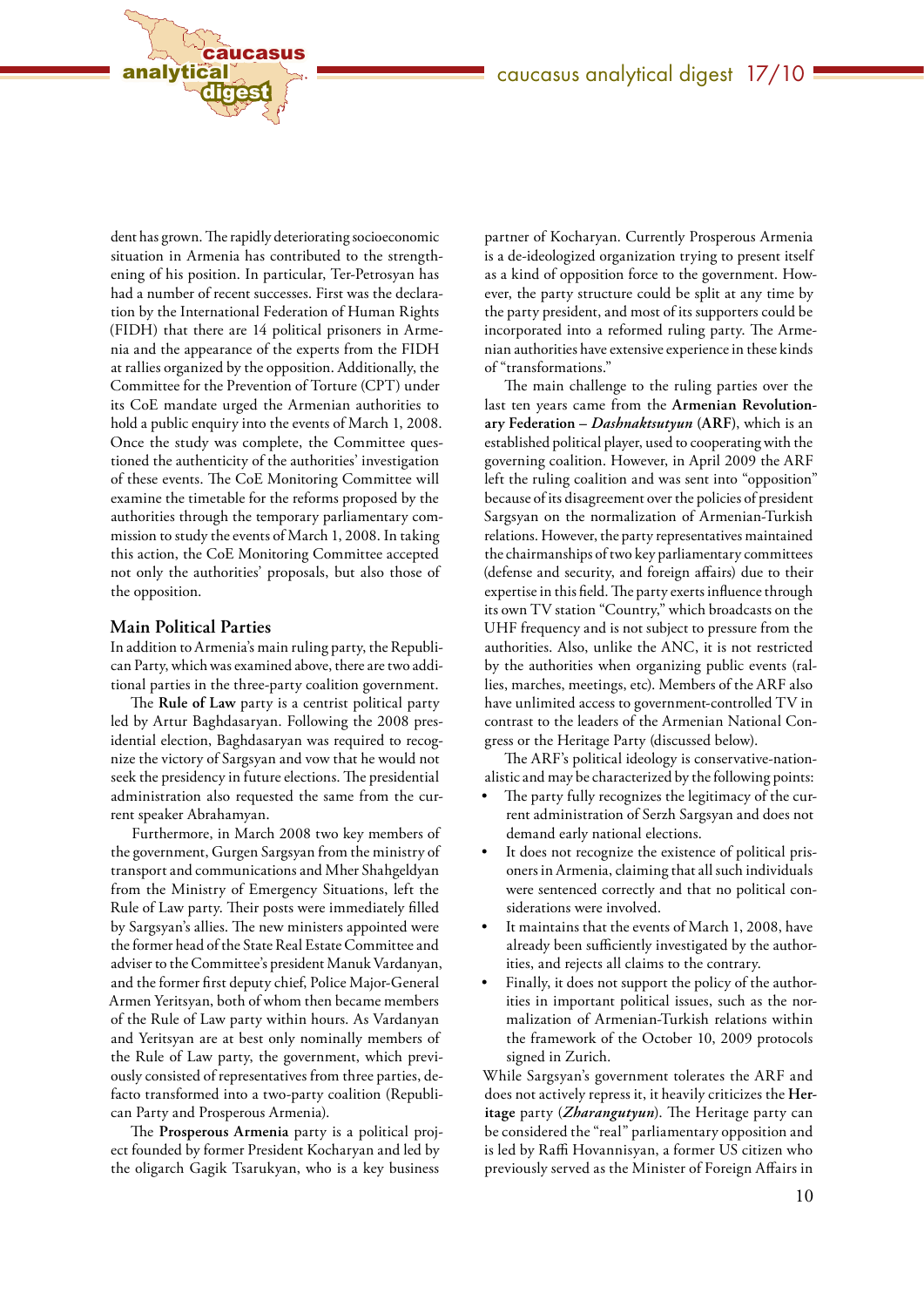

Armenia. The party heavily criticizes the administration for having little legitimacy. Moreover, the party continues to cooperate with the ANC in the fact-finding group to uncover the truth about what happened on March 1, 2008. The fact-finding group was originally established by presidential decree in autumn 2008 but dissolved in the summer of 2009. The opposition published a number of well-documented reports about the bloody events and the public expects the publication of the final report.

Heritage fights for the protection of human rights, the restoration of constitutional order in the country and for an impartial investigation and prosecution of all perpetrators of the bloody events of March 1. The party leaders' attempts to form a "third force" in Armenia or a dialogue between the three parties forming the government (Republican Party of Armenia, Rule of Law and Prosperous Armenia) and those in the opposition (Armenian Revolutionary Federation, Heritage and the ANC) has failed.

The extra-parliamentary **Armenian National Congress** includes 18 political parties supporting left, right and nationalist ideologies, as well as dozens of community organizations. Although it currently represents a minority of the population (10,000–40,000 people), its strength could increase ten-fold at any time. The ANC is headed by the first Armenian president Levon Ter-Petrosyan. Its waiting game tactic is based on the parties' perception that although the current administration shows low levels of legitimacy, it satisfies the geopolitical interests of the main external players in the region (Brussels, Washington and Moscow). Although Ter-Petrosyan is not the most desirable figure for the foreign powers, he is acceptable to them. The ANC's main objective remains the restoration of the constitutional order in Armenia and the reform of the existing system. The main demands of the Armenian National Congress include:

- The immediate release of all political prisoners.
- The restoration of an independent "fact-finding group" to address the events of March 1, with the participation of international experts. A full investigation into this crime and punishment of the individuals involved.
- The removal of the restrictions on rallies, demonstrations and gatherings imposed after the March events.
- Free competitive TV broadcasting and the return of the independent TV station A1, in accordance with the verdict of the European Court of Human Rights.
- Reform of the Electoral Code (the ANC submitted 7 proposals)
- The holding of early presidential and parliamentary elections.

The ANC has also unveiled a program of socio-economic reforms to overcome the crisis in "100 Steps", which attracted considerable interest in the expert community.

#### **Conclusion**

The main obstacles to real political and economic reform in Armenia are the low levels of legitimacy among the political players, the lack of a real separation of power, the high levels of corruption, the influence of the criminal underworld on Armenian politics and the close relations between the business community and the state bureaucracy.

Armenia needs a government which is elected in a free and fair process and thus able to gain the kind of legitimacy necessary to transform the country's flawed political system. The afore-mentioned "100 Steps" program, which is essentially an anti-oligarchic plan, could form the basis for this reform process.

A particular problem is the ties of Armenia's political elite to the clan structures of Nagorno-Karabakh. Since the elite originating in Nagorno-Karabakh is considered to be illegitimate, they are required to rely on representatives of their clan in order to maintain their hold on power in Armenia proper, thereby reinforcing the clan structures.

The current Western approach towards Armenia is one which follows *Realpolitik*. The promotion of democracy, civil liberties and human rights has been subordinated to a larger geopolitical agenda. The West has ignored the Armenian government's unwillingness to comply with the verdict of the European Court of Human Rights on the closure of the A1+ TV broadcasting service. The international community expects that the weak and illegitimate administration will succumb to the threat of sanctions and make concessions in the normalization of Armenian-Turkish relations and the settlement of the Nagorno-Karabakh conflict.

So far this optimism has not been justified. President Sargsyan is under pressure from other centers of power within Armenia which do not support the same goals as the West. The West needs to push for political and democratic reform in Armenia in order to regain the trust of the Armenian people. With its current policies, the West is in fact supporting the preservation of artificial reforms.

*See overleaf for information about the author.*